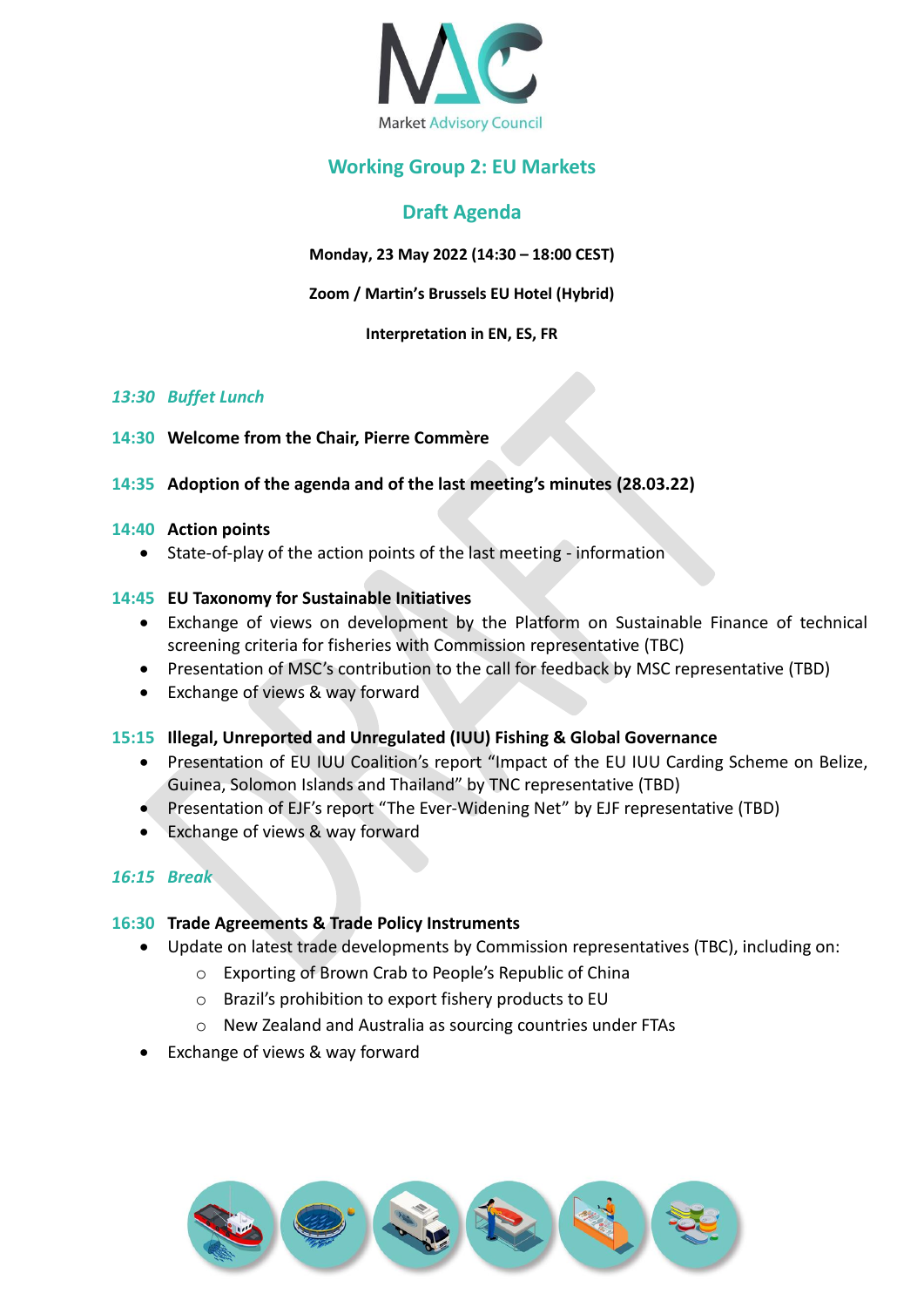

## **17:00 Focus Group on Trade**

- Consideration of draft Terms of Reference
- Way forward

#### **17:30 Russian Invasion of Ukraine**

- Exchange of views about market impacts with Commission representative (TBC)
- Way forward
- **17:50 AOB**
- **17:55 Summary of action items**
- *18:00 End of meeting*
- *19:00 Networking dinner*

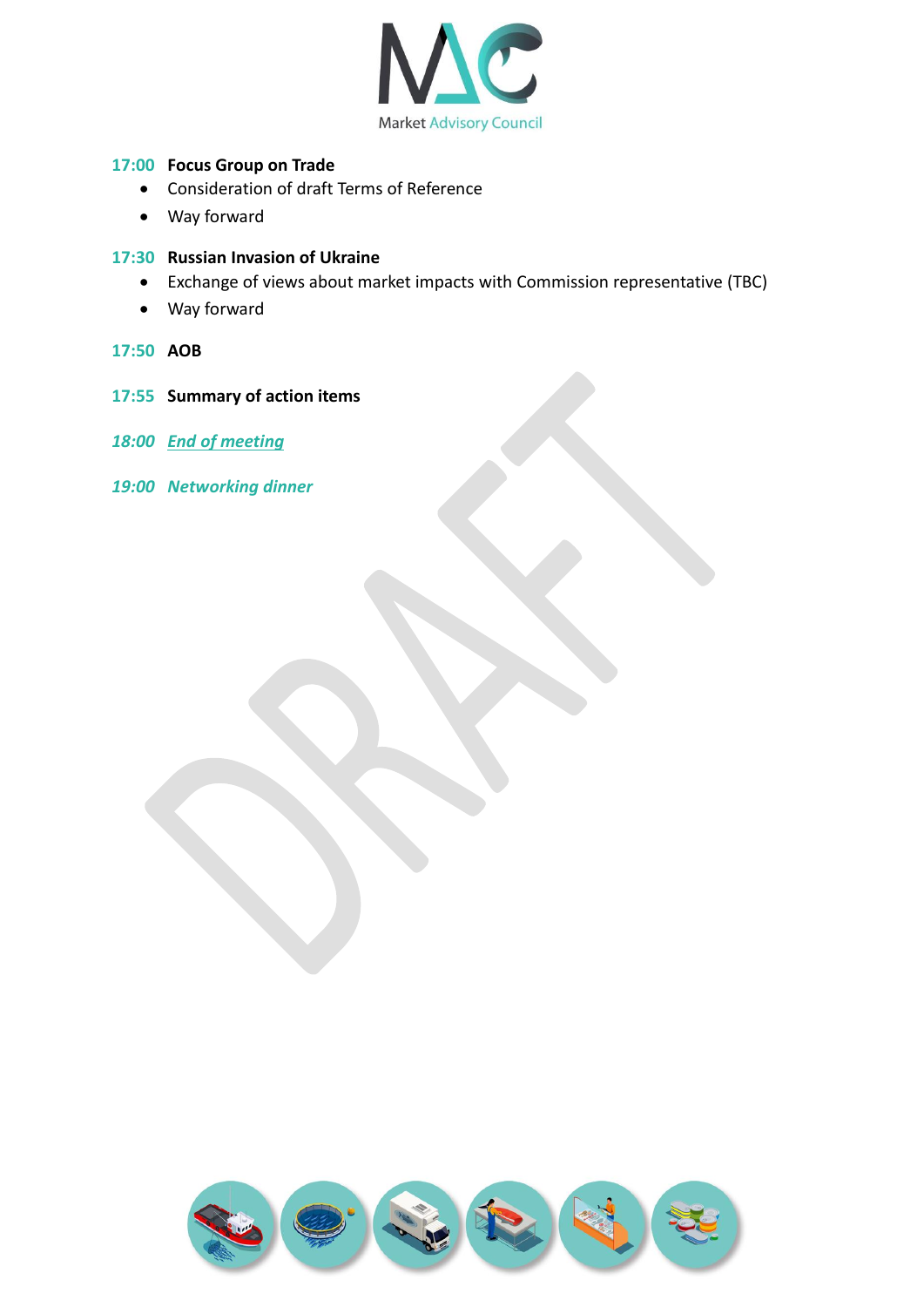

# **Annotated Version**

| <b>Type</b> | Item           |     | <b>Background</b>                                          | <b>Purpose</b>                    | <b>Documents</b>          |
|-------------|----------------|-----|------------------------------------------------------------|-----------------------------------|---------------------------|
| Decision    | Taxonomy<br>EU | for | In the context of the EU's climate and energy targets      | Exchange of views with COM        | - Information page        |
|             | Sustainable    |     | 2030, the objectives of the European Green Deal, and       | representative (DG FISMA) to      | - Regulation              |
|             | Initiatives    |     | the Action Plan on Financing Sustainable Growth, COM       | understand<br>better<br>the       | - MSC Contribution        |
|             |                |     | committed to the creation of a common classification       | development of the Platform on    |                           |
|             |                |     | system for sustainable economy activities, an "EU          | Sustainable Finance's technical   |                           |
|             |                |     | taxonomy". It provides companies, investors and            | screening criteria for fisheries. |                           |
|             |                |     | policymakers with definitions of economic activities       | Presentation by MSC of their      |                           |
|             |                |     | that can be considered environmentally sustainable. On     | contribution to the call for      |                           |
|             |                |     | 22 June 2020, the Taxonomy Regulation was published        | feedback of the Platform on the   |                           |
|             |                |     | in the Official Journal. COM will develop a Delegated Act  | draft<br>proposed<br>technical    |                           |
|             |                |     | to establish the legal base for fisheries criteria. At the | screening criteria. Decision on   |                           |
|             |                |     | 19 January 2022 Inter-ACs meeting, COM presented the       | way forward (e.g., drafting of    |                           |
|             |                |     | initiative. At the 28 March 2022 meeting, DG MARE          | advice, monitor developments,     |                           |
|             |                |     | presented the initiative. It was agreed, as action items,  | none).                            |                           |
|             |                |     | that a presentation from DG FISMA would be                 |                                   |                           |
|             |                |     | requested, plus that MSC's contribution to the feedback    |                                   |                           |
|             |                |     | call would be circulated.                                  |                                   |                           |
| Decision    | <b>IUU</b>     |     | Under WP of Y6, commitment to produce advice on an         | Presentation of reports on        | - Information page        |
|             |                |     | ad hoc basis when significant cases of IUU fishing         | impact of the carding system      | - EU IUU Coalition report |
|             |                |     | products entering the EU market are known or when          | and on IUU fishing by the         | - EJF report              |
|             |                |     | actions take place under COM's carding system. In          | Chinese<br>distant-water fleet.   |                           |
|             |                |     | March 2022, EU IUU Coalition published a report on the     | Decision on way forward (e.g.,    |                           |
|             |                |     | impact of the carding system in several countries. EJF     | drafting of advice, monitor       |                           |
|             |                |     | published a report on IUU fishing by the Chinese           | developments, none).              |                           |
|             |                |     | distant-water fleet.                                       |                                   |                           |